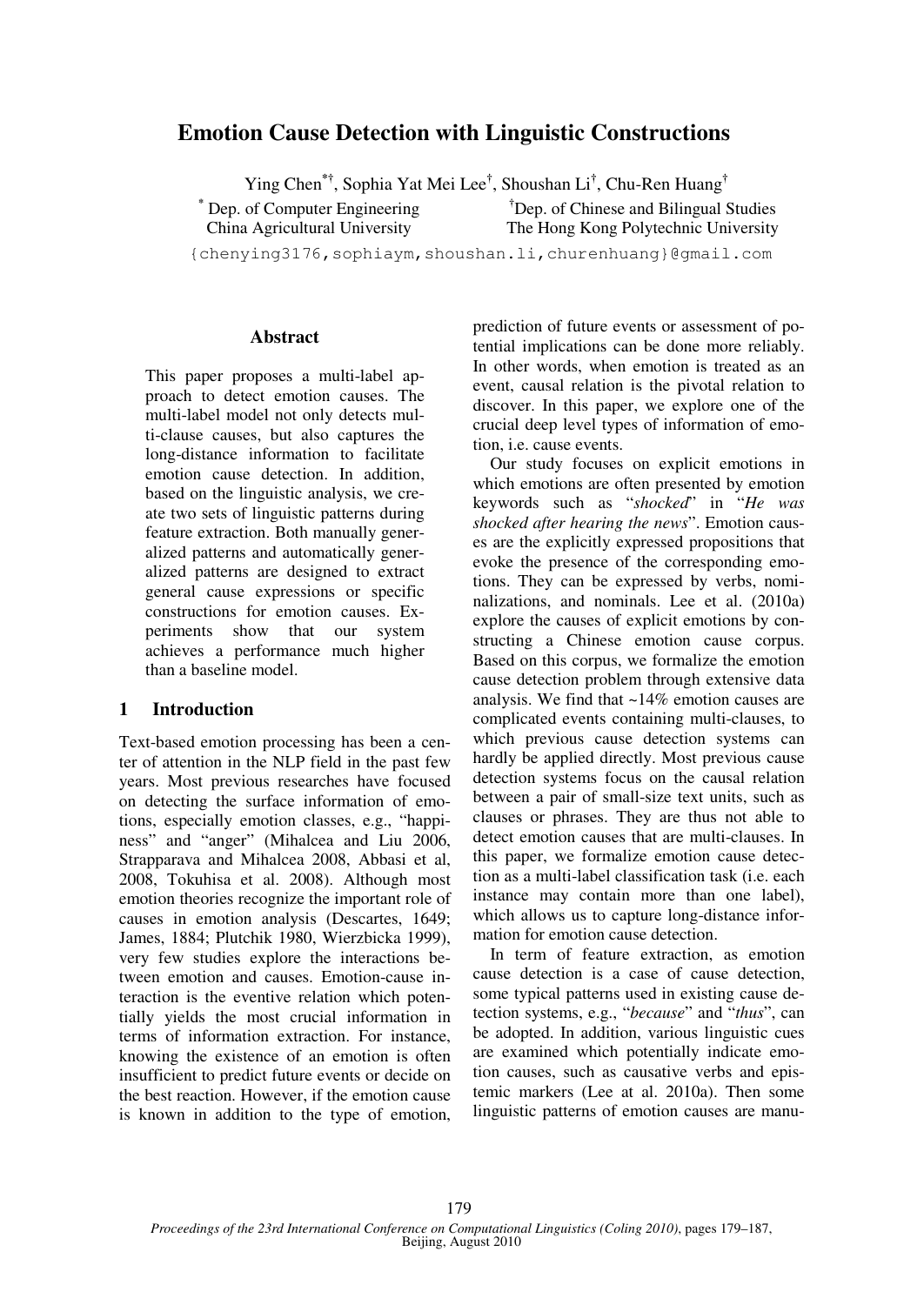ally generalized by examining the linguistic context of the empirical data (Lee et al., 2010b). It is expected that these manually generalized patterns often yield a low-coverage problem. Thus, we extracted features which enable us to automatically capture more emotion-specific constructions. Experiments show that such an integrated system with various linguistic features performs promisingly well. We believe that the present study should provide the foundation for future research on emotion analysis, such as the detection of implicit emotion or cause.

The paper is organized as follows. Section 2 discusses the related work on cause-effect detection. Section 3 briefly describes the emotion cause corpus, and then presents our data analysis. Section 4 introduces the multi-label classification system for emotion cause detection. Section 5 describes the two kinds of features for our system, one is based on hand-coded patterns and the other is the generalized features. Section 6 presents the evaluation and performance of our system. Section 7 highlights our main contributions and the possible future work.

# **2 Related Work**

Most previous studies on textual emotion processing focus on emotion recognition or classification given a known emotion context (Mihalcea and Liu 2006, Strapparava and Mihalcea 2008, Abbasi et al, 2008, Tokuhisa et al. 2008). However, the performance is far from satisfactory. One crucial problem in these works is that they limit the emotion analysis to a simple classification and do not explore the underlying information regarding emotions. Most theories conclude that emotions are often invoked by the perception of external events. An effective emotion recognition model should thus take this into account.

To the best of our knowledge, little research has been done with respect to emotion cause detection. Lee et al. (2010a) first investigate the interactions between emotions and the corresponding causes from a linguistic perspective. They annotate a small-scale emotion cause corpus, and identify six groups of linguistic cues facilitating emotion cause detection. Based on these findings, they develop a rule-based system for automatic emotion cause detection (Lee et al., 2010b).

Emotion cause detection can be considered as a kind of causal relation detection, which has been intensively studied for years. Most previous cause detection studies focus on a specific domain, such as aviation (Persing and Ng, 2009) and finance (Low, et al., 2001). Few works (Marcu and Echihabi, 2002; Girju, 2003; Chang and Choi, 2005) examine causal relation for open domains.

In recognizing causal relations, most existing systems involve two steps: 1) cause candidate identification; 2) causal relation detection. To simplify the task, most systems omit the step of identifying cause candidates. Instead, they often predefine or filter out possible causes based on domain knowledge, e.g., 14 kinds of cause types are identified for aviation incidents (Persing and Ng, 2009). For events without specific domain information, open-domain systems choose to limit their cause candidate. For example, the cause-effect pairs are limited to two noun phrases (Chang and Choi, 2005; Girju, 2003), or two clauses connected with fixed conjunction words (Marcu and Echihabi, 2002).

Given pairs of cause-effect candidates, causal relation detection is considered as a binary classification problem, i.e. "causal" vs. "noncausal". In general, there are two kinds of information extracted to identify the causal relation. One is patterns or constructions expressing a cause-effect relation (Chang and Choi, 2005; Girju, 2003), and the other is semantic information underlying in a text (Marcu and Echihabi, 2002; Persing and Ng, 2009), such as word pair probability. Undoubtedly, the two kinds of information usually interact with each other in a real cause detection system.

In the literature, the three common classification methods, i.e. unsupervised, semi-supervised, and supervised, have all been used for cause detection systems. Marcu and Echihabi (2002) first collected a cause corpus using an unsupervised approach with the help of several conjunction words, such as "*because*" and "*thus*", and determined the causal relation for a clause pair using the word pair probability. Chang and Choi (2005) used a semi-supervised method to recursively learn lexical patterns for cause recognition based on syntactic trees. Bethard and Martin (2008) put various causal information in a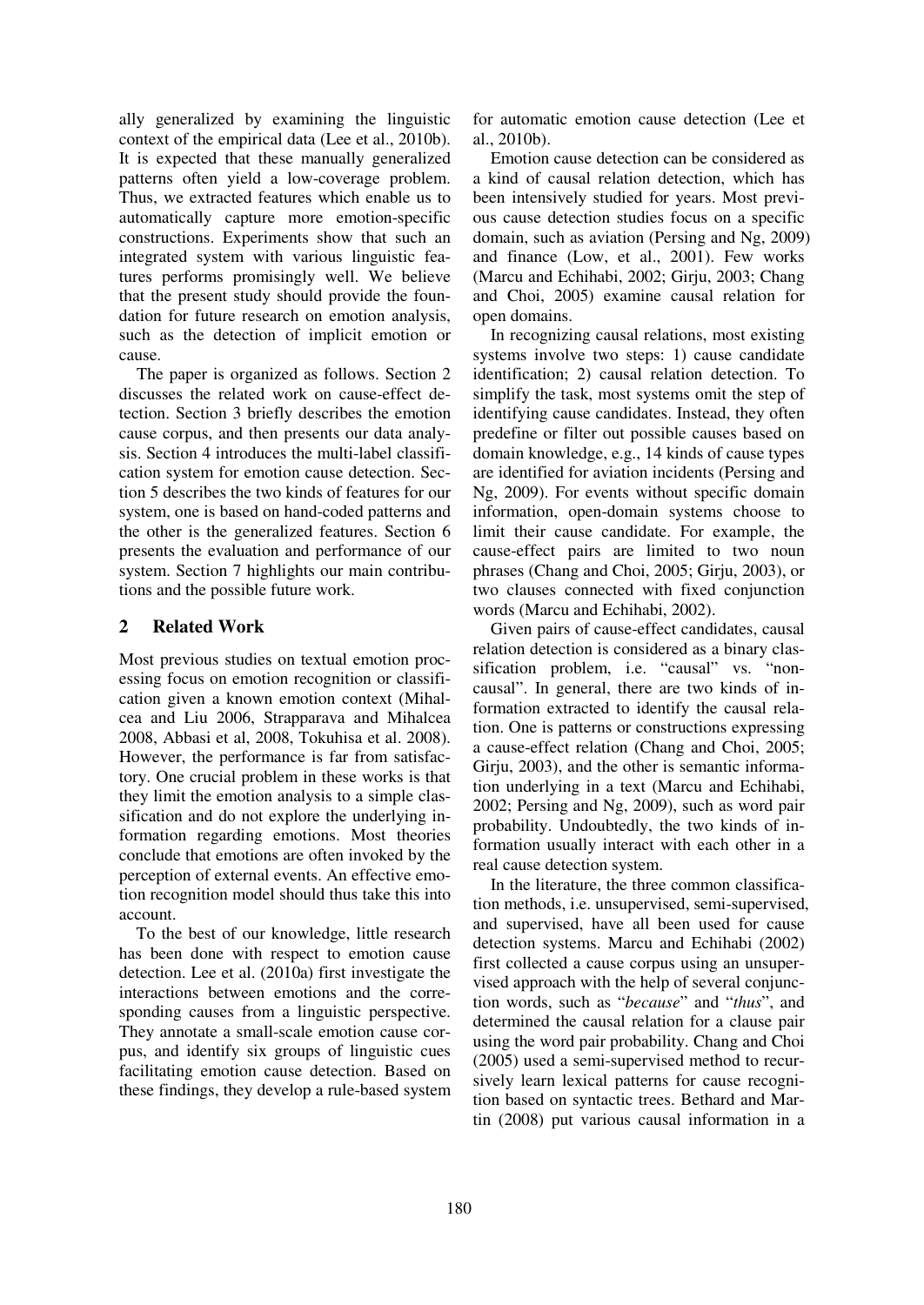supervised classifier, such as the temporal information and syntactic information.

For our emotion cause detection, several practical issues need to be investigated and resolved. First, for the identification of cause candidates, we need to define a reasonable span of a cause. Based on our data analysis, we find that emotion causes often appear across phrases or even clauses. Second, although in emotion cause detection the effect is fixed, the cause is open-domain. We also notice that besides the common patterns, emotion causes have their own expression patterns. An effective emotion cause detection system should take them into account.

# **3 Corpus Analysis**

In this section, we briefly introduce the Chinese emotion cause corpus (Lee et al., 2010a), and discuss emotion cause distribution.

#### **3.1 Emotion Cause corpus**

Lee at al. (2010a) made the first attempt to explore the correlation between emotions and causes, and annotate a Chinese emotion cause corpus. The emotion cause corpus focuses on five primary emotions, namely "happiness", "sadness", "fear", "anger", and "surprise". The emotions are explicitly expressed by emotion keywords, e.g., *gao1xing4* "happy", *shang1xin1* "sad", etc. The corpus is created as follows.

- 1. 6,058 entries of Chinese sentences are extracted from the Academia Sinica Balanced Corpus of Mandarin Chinese (Sinica Corpus) with the pattern-match method as well as the list of 91 Chinese primary emotion keywords (Chen et al., 2009). Each entry contains the focus sentence with the emotion keyword "<FocusSentence>" plus the sentence before "<PrefixSentence>" and after "<SuffixSentence>" it. For each entry, the emotion keywords are indexed since more than one emotion may be presented in an entry;
- 2. Some preprocessing, such as balancing the number of entry among emotions, is done to remove some entries. Finally, 5,629 entries remain;
- 3. Each emotion keyword is annotated with its corresponding causes if existing. An emotion keyword can sometimes be associ-

ated with more than one cause, in such a case, both causes are marked. Moreover, the cause type is also identified, which is either a nominal event or a verbal event (a verb or a nominalization).

Lee at al.  $(2010a)$  notice that  $72\%$  of the extracted entries express emotions, and 80% of the emotional entries have a cause.

#### **3.2 The Analysis of Emotion Causes**

To have a deeper understanding of emotion cause detection, we take a closer look at the emotion cause distribution, including the distribution of emotion cause occurrence and the distribution of emotion cause text.

**The occurrence of emotion causes**: According to most emotion theories, an emotion is generally invoked by an external event. The corpus shows that, however, 20% of the emotional entries have no cause. Entries without causes explicitly expressed are mainly due to the following reasons:

i) There is not enough contextual information, for instance the previous or the suffix sentence is interjections, e.g., *en heng* "aha";

ii) When the focus sentence is the beginning or the ending of a paragraph, no prefix sentence or suffix sentence can be extracted as the context. In this case, the cause may be beyond the context;

iii) The cause is obscure, which can be very abstract or even unknown reasons.

**The emotion cause text**: A cause is considered as a proposition. It is generally assumed that a proposition has a verb which optionally takes a noun occurring before it as the subject and a noun after it as the object. However, a cause can also be expressed as a nominal. In other words, both the predicate and the two arguments are optional provided that at least one of them is present. Thus, the fundamental issue in designing a cause detection system is the definition of the span of a cause text. As mentioned, most previous studies on causal relations choose to ignore the identification of cause candidates. In this paper, we first analyze the distribution of cause text and then determine the cause candidates for an emotion.

Based on the emotion cause corpus, we find that emotion causes are more likely to be ex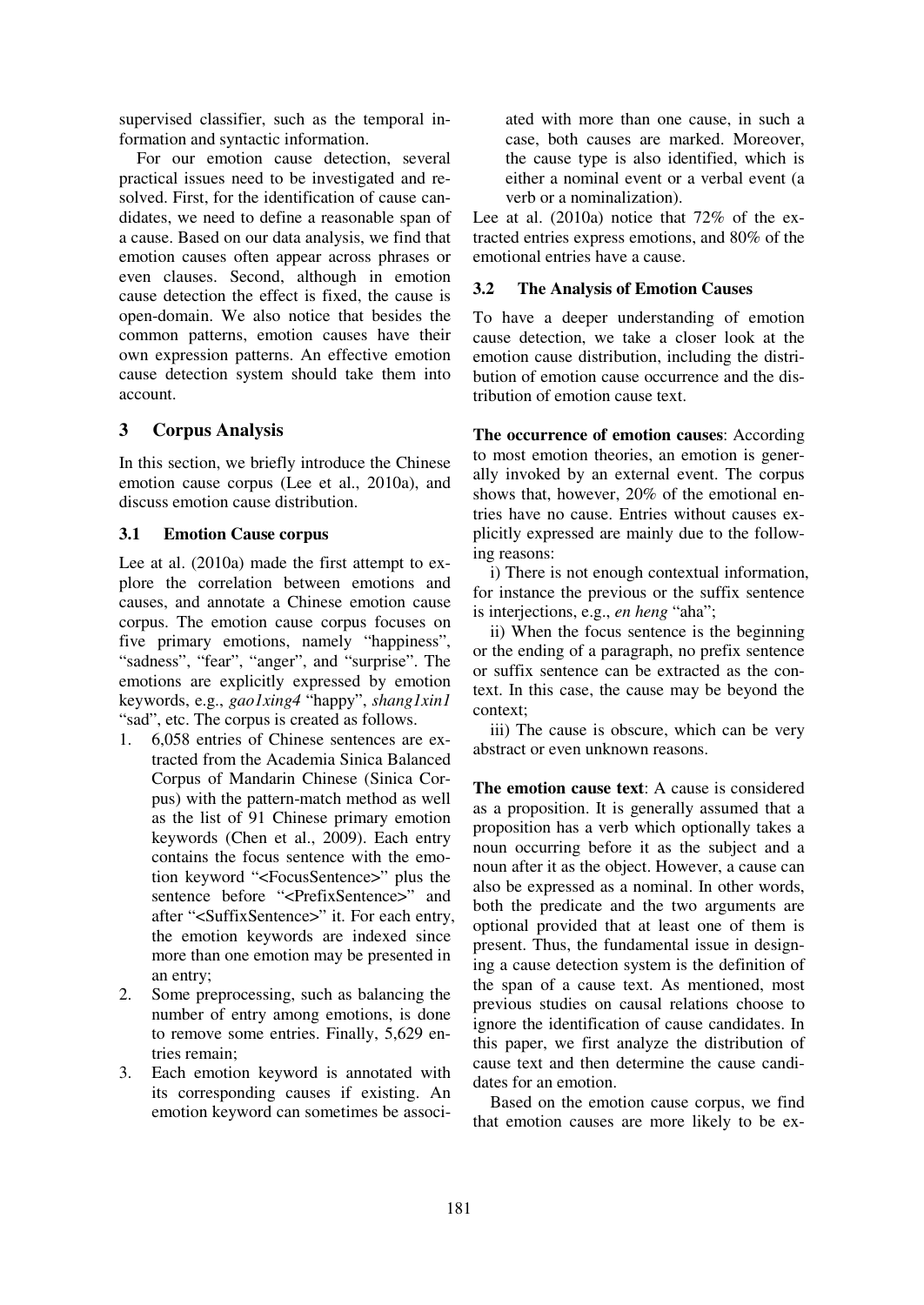pressed by verbal events than nominal events (85% vs. 15%). Although a nominalization (a kind of verbal events) is usually a noun phrase, a proposition containing a verb plays a salient role in the expressions of emotion causes, and thus a cause candidate are more likely to be a clause-based unit.

In addition, the actual cause can sometimes be too long and complicated, which involves several events. In order to explore the span of a cause text, we do the following analysis.

Table 1: The clause distribution of cause texts

| Position | Cause $(\% )$ | Position  | Cause $(\%)$ |
|----------|---------------|-----------|--------------|
| Left $0$ | 12.90         | $Right_0$ | 15.54        |
| Left 1   | 31.37         | $Right_1$ | 9.55         |
| Left 2   | 13.31         | Right_n   | 9.18         |
|          |               | (n>1)     |              |
| Left n   | 10.15         |           |              |
| (n>2)    |               |           |              |
| Total    | 67.73         |           | 32.27        |

Table 2: The multi-clause distribution of cause

| text        |       |                        |       |  |  |  |
|-------------|-------|------------------------|-------|--|--|--|
| Same clause | %     | Cross-clauses          | $\%$  |  |  |  |
| Left 0      | 16.80 | Left_2_1_0             | 0.25  |  |  |  |
| Left 1      | 31.82 | Left $_2$ <sub>1</sub> | 10.84 |  |  |  |
| Left $2$    | 7.33  | Left $_1_0$            | 0.62  |  |  |  |
| $Right_0$   | 18.97 | $Right_0_1$            | 2.55  |  |  |  |
| $Right_1$   | 10.59 |                        |       |  |  |  |
| Total       | 85.75 |                        | 14.25 |  |  |  |

Firstly, for each emotion keyword, an entry is segmented into clauses with four punctuations (i.e. commas, periods, question marks and exclamation marks), and thus an entry becomes a list of cause candidates. For example, when an entry has four clauses, its corresponding list of cause candidates contains five text units, i.e.  $\text{Left}\_2$ , left $\_1$ , left $\_0$ , right $\_0$ , right $\_1$ >. If we assume the clause where emotion keyword locates is a focus clause, 'left\_2' and 'left\_1' are previous two clauses, and 'right\_1' is the following one. 'left\_0' and 'right\_0' are the partial texts of the focus clause, which locate in the left side of and the right side of the emotion keyword, respectively. Moreover, a cause candidate must contain either a noun or a verb because a cause is either a verbal event or a nominal event; otherwise, it will be removed from the list.

Secondly, we calculate whether a cause candidate overlaps with the real cause, as shown in Table 1. We find that emotion causes are more likely to occur in the left of emotion keyword. This observation is consistent with the fact that an emotion is often trigged by an external happened event. Thirdly, for all causes occurring between 'left\_2' and 'right\_1', we calculate whether a cause occurs across clauses, as in Table 2. We observe that most causes locate within the same clause of the representation of the emotion  $(85.57\%)$ . This suggests that a clause may be the most appropriate unit to detect a cause.

# **4 Emotion Cause Detection Based on Multi-label Classification**

A cause detection system is to identify the causal relation between a pair of two text units. For emotion cause detection, one of the two text units is fixed (i.e. the emotion keyword), and therefore the remaining two unresolved issues are the identification of the other text unit and the causal relation.

From the above data analysis, there are two observations. First, most emotion causes are verbal events, which are often expressed by a proposition (or a clause). Thus, we define another text unit as a clause, namely a cause candidate. Second, as most emotion causes occur between 'left 2' and 'right 1'  $(-80\%)$ , we define the cause candidates for an emotion as  $\text{left\_2}$ , left $\_1$ , left $\_0$ , right $\_0$ , right $\_1$ .

Differing from the existing cause systems, we formalize emotion cause detection as a multilabel problem. In other words, given an emotion keyword and its context, its label is the locations of its causes, such as "left\_1, left\_0". This multi-label-based formalization of the cause detection task has two advantages. First, it is an integrated system detecting causes for an emotion from the contextual information. In most previous cause detection systems, a causal relation is identified based on the information between two small text units, i.e. a pair of clauses or noun phrases, and therefore it is often the case that long-distance information is missed. Second, the multi-label-based tagging is able to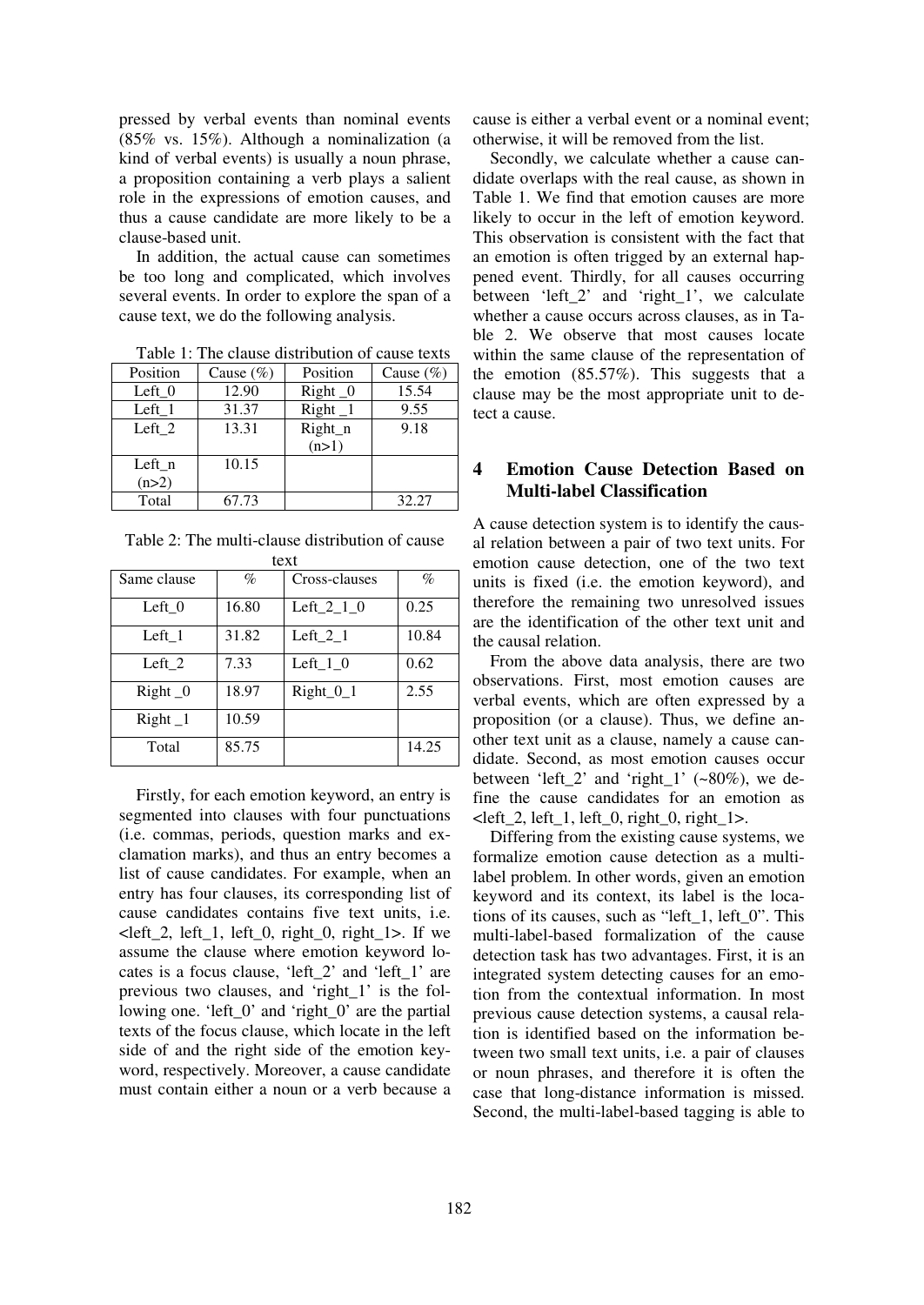capture the relationship between two cause candidates. For example, "left\_2" and "left\_1" are often combined as a complicated event as a cause.

As a multi-label classification task, every multi-label classifier is applicable. In this study, we use a simple strategy: we treat each possible combination of labels appearing in the training data as a unique label. Note that an emotion without causes is labeled as "None". This converts multi-label classification to single-label classification, which is suitable for any multiclass classification technologies. In particular, we choose a Max Entropy tool, Mallet<sup>1</sup>, to perform the classification.

### **5 Linguistic Features**

As explained, there are basically two kinds of features for cause detection, namely patternbased features and semantic-based features. In this study, we develop two sets of patterns based on linguistic analysis: one is a set of manually generalized patterns, and the other contains automatically generalized patterns. All of these patterns explore causal constructions either for general causal relations or for specific emotion cause relations.

#### **5.1 Linguistic Cues**

Based on the linguistic analysis, Lee et al. (2010a) identify six groups of linguistic cue words that are highly collocated with emotion causes, as shown in Table 3. Each group of the linguistic cues serves as an indicator marking the causes in different emotional constructions. In this paper, these groups of linguistic cues are reinterpreted from the computational perspective, and are used to develop pattern-based features for the emotion cause detection system.

Table 3: Linguistic cue words for emotion cause detection (Lee et al. 2010a)

| Group             | Cue Words                                                                                                                                 |
|-------------------|-------------------------------------------------------------------------------------------------------------------------------------------|
| Ŀ<br>Prepositions | 'for' as in 'I will do this for you': <i>wei4</i> ,<br>wei4le<br>'for' as in 'He is too old for the job':<br>dui4, dui4yu2<br>'as': $yi3$ |

 1 http://mallet.cs.umass.edu/

| H:<br>Conjunctions                | 'because': yin1, yin1wei4, you2yu2<br>'so': yu1shi4, suo3yi3, yin1er2<br>$'$ but': $ke$ 3shi4                                                                                                                                                         |
|-----------------------------------|-------------------------------------------------------------------------------------------------------------------------------------------------------------------------------------------------------------------------------------------------------|
| III:<br>Light Verbs               | "to make": rang4, ling4, shi3                                                                                                                                                                                                                         |
| IV:<br>Reported<br><b>Verbs</b>   | 'to think about': <i>xiang3dao4</i> ,<br>xiang3qi3, yi1xiang3, xiang3 lai2<br>'to talk about': shuo1dao4, shuo1qi3,<br>yi1shuo1, jiang3dao4, jiang3qi3,<br>yiljiang3, tan2dao4, tan2qi3, yiltan2,<br>ti2dao4, ti2qi3, yi1ti2                          |
| V.<br>Epistemic<br><b>Markers</b> | 'to hear': <i>ting1</i> , <i>ting1dao4</i> , <i>ting1shuo1</i><br>'to see': kan4, kan4dao4, kan4jian4,<br>jian4dao4, jian4, yan3kan4, giao2jian4<br>'to know': zhildao4, de2zhil, de2xil,<br>huo4zhi1, huo4xi1, fa1xian4, fa1jue2<br>'to exist': you3 |
| VI:<br>Others                     | $\mathbf{a}$ : deshi $\mathbf{a}$<br>'say': deshuo1<br>$'at$ : $vu2$<br>'can': $neng2$                                                                                                                                                                |

For emotion cause processing, Group I and II contain cues which are for general cause detection, and while Group III, IV and V include cues specifically for emotion cause detection. Group VI includes other linguistic cues that do not fall into any of the five groups.

Group I covers some prepositions which all roughly mean 'for', and Group II contains the conjunctions that explicitly mark the emotion cause. Group I is expected to capture the prepositions constructions in the focus clause where the emotion keyword locates. Group II tends to capture the rhetorical relation expressed by conjunction words so as to infer causal relation among multi-clauses. These two groups are typical features for general cause detection.

Group III includes three common light verbs which correspond to the English equivalents "to make" or "to cause". Although these light verbs themselves do not convey any concrete meaning, they are often associated with several constructions to express emotions and at the same time indicate the position of emotion causes. For example, "*The birthday party made her happy*".

One apparent difference between emotion causes and general causes is that emotions are often triggered by human activities or the perception of such activities, e.g., "*glad to say*" or "*glad to hear*". Those human activities are often strong indicators for the location of emotion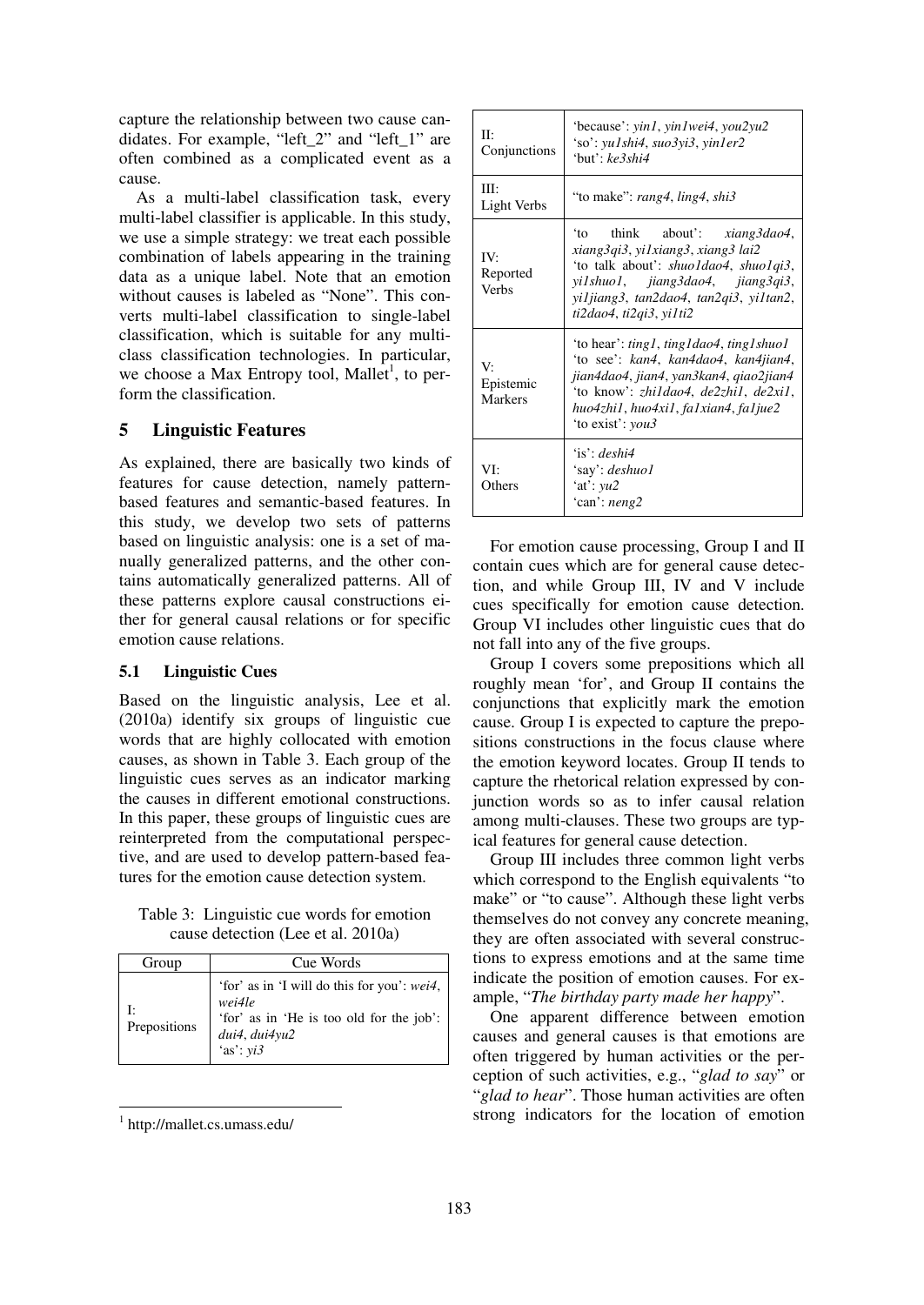causes. Group IV and V are used to capture this kind of information. Group IV is a list of verbs of thinking and talking, and Group V includes four types of epistemic markers which are usually verbs marking the cognitive awareness of emotions in the complement position. The epistemic markers include verbs of seeing, hearing, knowing, and existing.

#### **5.2 Linguistic Patterns**

With the six groups of linguistic cues, we generalize 14 rules used in Lee et al. (2010b) to locate the clause positions of an emotion cause, as shown in Table 4. The abbreviations used in the rules are given as follows:

 $C = C$ ause

 $K =$  Emotion keyword

 $B = Clauses$  before the focus clause

 $F =$  Focus clause/the clause containing the emotion verb

 $A =$ Clauses after the focus clause

Table 4: Linguistic rules for emotion cause detection (Lee et al. 2010b)

| No.            | Rules                                                          |
|----------------|----------------------------------------------------------------|
| 1              | $C(B/F) + III(F) + K(F)$<br>$\mathbf{i}$                       |
|                | ii)<br>$C$ = the nearest N/V before I in F/B                   |
| $\overline{2}$ | i)<br>$IV/V/I/II(B/F) + C(B/F) + K(F)$                         |
|                | ii) $C$ = the nearest N/V before K in F                        |
| 3              | i)<br>$I/II/IV/V (B) + C(B) + K(F)$                            |
|                | $C$ = the nearest N/V after I/II/IV/V in B<br>ii)              |
| $\overline{4}$ | i)<br>$K(F) + V/VI(F) + C(F/A)$                                |
|                | ii) $C =$ the nearest N/V after V/VI in F/A                    |
| 5              | i)<br>$K(F)+H(A)+C(A)$                                         |
|                | ii) $C$ = the nearest N/V after II in A                        |
| 6              | i)<br>$III(F) + K(F) + C(F/A)$                                 |
|                | $C =$ the nearest N/V after K in F or A<br>$\mathbf{ii}$ )     |
| $\overline{7}$ | yue 4 C yue 4 K "the more C the more K" $(F)$<br>i)            |
|                | ii) $C =$ the V in between the two yue4's in F                 |
| 8              | i)<br>$K(F) + C(F)$                                            |
|                | ii) $C$ = the nearest N/V after K in F                         |
| 9              | i)<br>$V(F) + K(F)$                                            |
|                | ii) $C = V+(an$ aspectual marker) in F                         |
| 10             | $K(F) + de$ "possession"(F) + C(F)<br>i)                       |
|                | ii) C = the nearest N/V + $\mathbb{M}$ +N after <i>de</i> in F |
| 12             | i)<br>$K(B) + IV(B) + C(F)$                                    |
|                | ii) $C$ = the nearest N/V after IV in F                        |
| 13             | i)<br>$IV(B) + C(B) + K(F)$                                    |
|                | ii) $C$ = the nearest N/V after IV in B                        |
| 14             | $C(B) + K(F)$<br>i)                                            |
|                | ii) $C$ = the nearest N/V before K in B                        |

For illustration, an example of the rule description is given in Rule 1.

Rule 1: i)  $C(B/F) + III(F) + K(F)$ ii)  $C$  = the nearest N/V before III in  $F/B$ 

Rule 1 indicates that the cause (C) comes before Group III cue words. Theoretically, in identifying C, we look for the nearest verb/noun occurring before Group III cue words in the focus clause (F) or the clauses before the focus clause (B), and consider the clause containing this verb/noun as a cause. Practically, for each cause candidate, i.e. 'left\_1', if it contains this verb/noun, we create a feature with "left  $1$  rule  $1=1$ ".

### **5.3 Generalized Patterns**

Rule-based patterns usually achieve a rather high accuracy, but suffer from low coverage. To avoid this shortcoming, we extract a generalized feature automatically according to the rules in Table 4. The features are able to detect two kinds of constructions, namely functional constructions, i.e. rhetorical constructions, and specific constructions for emotion causes.

**Local functional constructions**: a cause occurring in the focus clause is often expressed with certain functional words, such as "*because of*", "*due to*". In order to capture the various expressions of these functional constructions, we identify all functional words around the given emotion keyword. For an emotion keyword, we search 'left 0' from the right until a noun or a verb is found. Next, all unigrams and bigrams between the noun or the verb and the emotion keyword are extracted. The same applies to 'right\_0'.

**Long-distance conjunction constructions**: Group II enumerates only some typical conjunction words. To capture more general rhetorical relations, according to the given POS tags, the conjunction word is extracted for each cause candidate, if it occurs at the beginning of the candidate.

**Generalized action and epistemic verbs**: Group IV and V cover only partial action and epistemic verbs. To capture possible related expressions, we take the advantage of Chinese characters. In Chinese, each character itself usually has a meaning and some characters have a strong capability to create words with extended meaning. For example, the character "*ting1* listen" combines with other characters to create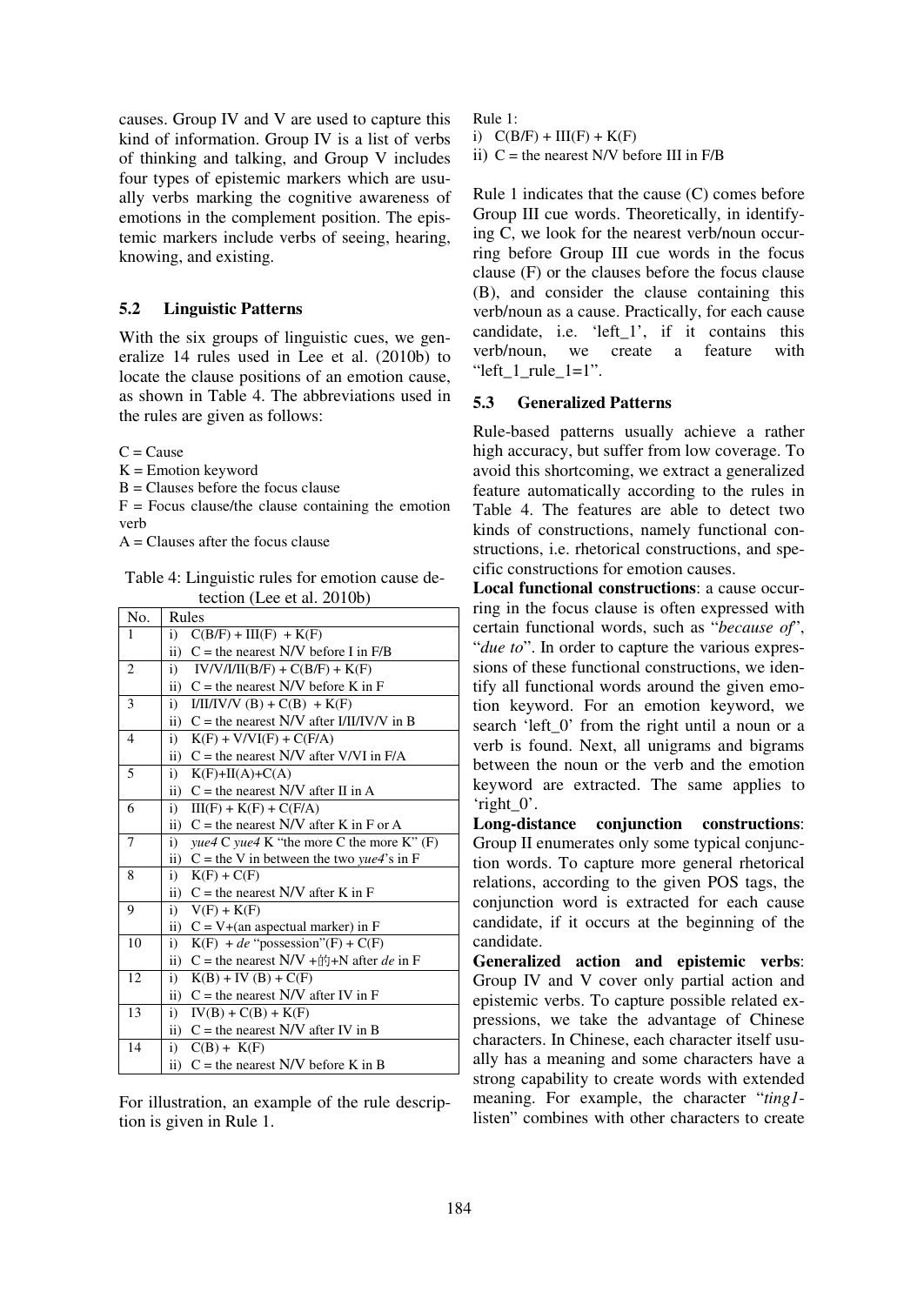words expressing "listening", such as *ting1jian4*, *ting1wen5*. With the selected characters regarding reported verbs and epistemic markers, each cause candidate is checked to see whether it contains the predefined characters.

#### **6 Experiments**

For the emotion cause corpus, we reserve 80% as the training data, 10% as the development data, and 10% as the test data. During evaluation, we first convert the multi-label tag outputted from our system into a binary tag ('Y' means the presence of a causal relation; 'N' indicates the absence of a causal relation) between the emotion keyword and each candidate in its corresponding cause candidates. Thus, the evaluation scores for binary classification based on three common measures, i.e. precision, recall and F-score, are chosen.

#### **6.1 Linguistic Feature Analysis**

According to the distribution in Table 1, we design a naive baseline to allow feature analysis. The baseline searches for the cause candidates in the order of  $\leq$  left\_1, right\_0, left\_2, left\_0, right\_1>. If the candidate contains a noun or verb, consider this clause as a cause and stop.

We run the multi-label system with different groups of features and the performances are shown in Table 5. The feature set begins with linguistic patterns (LP), and is then incorporated with local functional constructions (LFC), longdistance conjunction constructions (LCC), and generalized action and epistemic verbs (GAE), one by one. Since the 'N' tag is overwhelming, we report only the Mac average scores for both 'Y' and 'N' tags.

In Table 5, we first notice that the performances achieve significant improvement from the baseline to the final system  $(-17\%)$ . This indicates that our linguistic features are effective for emotion cause detection. In addition, we observe that LP and LFC are the best two effective features, whereas LCC and GAE have slight contributions. This shows that our feature extraction has a strong capability to detect local causal constructions, and is yet unable to detect the long-distance or semantic causal information. Here, 'local' refers to the information in the focus clause. We also find that incorporating LFC, which is a pure local feature, generally improves the performances of all cause candidates, i.e.  $\sim 5\%$  improvement for 'left 1'. This indicates that our multi-label integrated system is able to convey information among cause candidates.

| Table 5: The overall performance with different |  |
|-------------------------------------------------|--|
| feature sets of the multi-label system          |  |

|                 | Precision | Recall | F-score |
|-----------------|-----------|--------|---------|
| <b>Baseline</b> | 56.64     | 57.70  | 56.96   |
| I P             | 74.92     | 66.70  | 69.21   |
| $+$ LFC         | 72.80     | 71.94  | 72.35   |
| $+ LCC$         | 73.60     | 72.50  | 73.02   |
| + GAE           | 73.90     | 72.70  | 73.26   |

| Table 6: The separate performances for 'Y' and |  |
|------------------------------------------------|--|
| 'N' tags of the multi-label system             |  |

|                 | $\cdot_Y$ | $\mathbf{N}$ |
|-----------------|-----------|--------------|
| <b>Baseline</b> | 33.06     | 80.85        |
| LP              | 48.32     | 90.11        |
| + LFC           | 55.45     | 89.24        |
| $+ LCC$         | 56.48     | 89.57        |
| $+$ GPE         | 56.84     | 89.68        |

Table 6 shows the performances (F-scores) for 'Y' and 'N' tags separately. First, we notice that the performances of the 'N' tag are much better than the ones of 'Y' tag. Second, it is surprising that incorporating the linguistic features significantly improves only the 'Y' tag (from 33% to 56%), but does not affect 'N' tag. This suggests that our linguistic features are effective to detect the presence of causal relation, and yet do not hurt the detection of 'non\_causal' relation. For the 'Y' tag, the features LP and LFC achieve ~15% and ~7% improvements respectively. LCC and GPE, on the other hand, show slight improvements only.

Finally, Table 7 shows the detailed performances of our multi-label system with all features. The last row shows the overall performances of 'Y' and 'N' tags. For the 'Y' tag, the closer the cause candidates are to the emotion keyword, the better performances the system achieves. This proves that the features we propose effectively detect local emotion causes, more effort,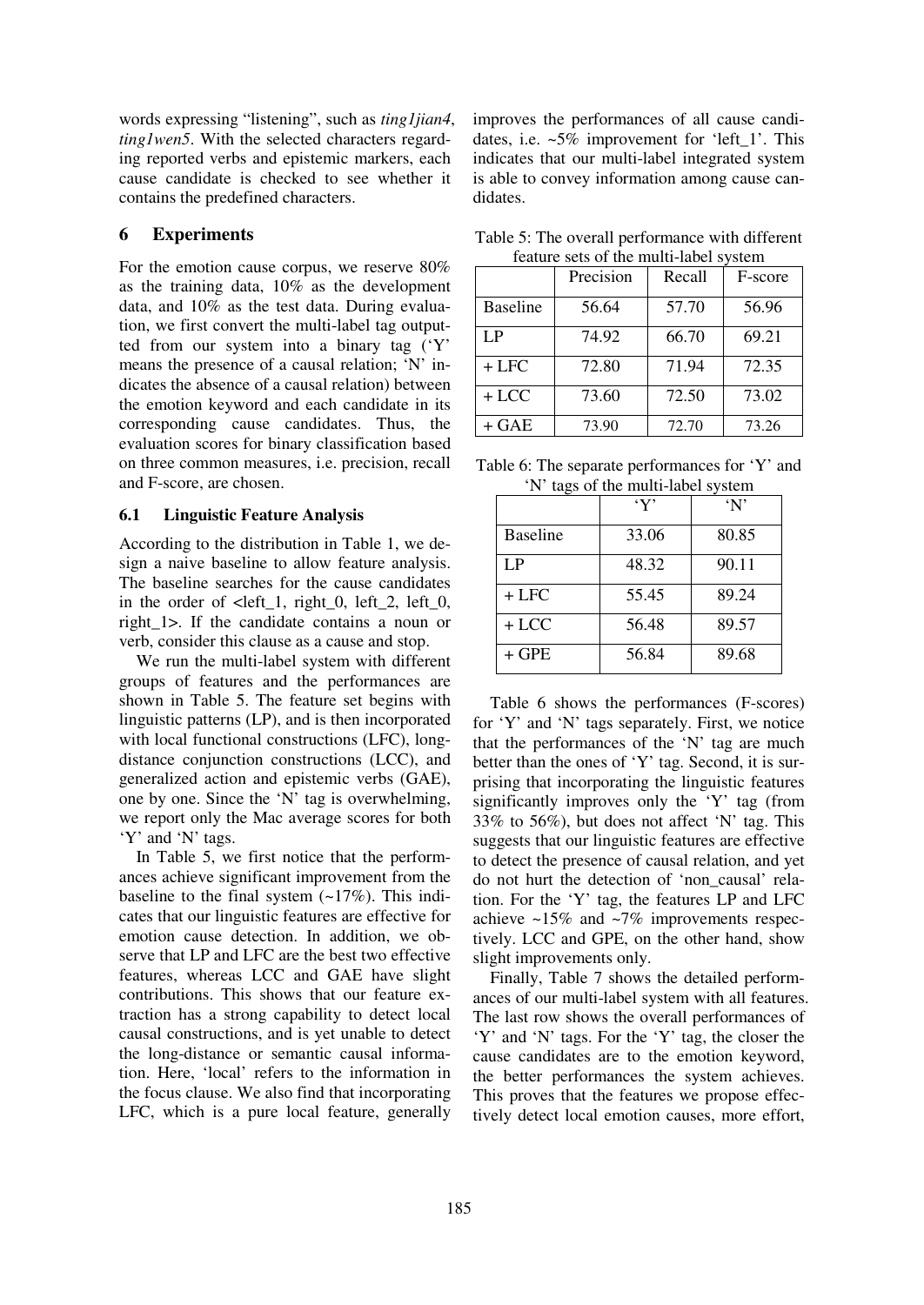| 'Y' tag   | Precision | Recall | F-score | 'N' tag   | Precision | Recall | F-score |
|-----------|-----------|--------|---------|-----------|-----------|--------|---------|
| Left $_0$ | 68.92     | 68.92  | 68.92   | Left $_0$ | 93.72     | 93.72  | 93.72   |
| Left 1    | 57.63     | 63.35  | 60.36   | Left $1$  | 82.90     | 79.22  | 81.02   |
| Left 2    | 29.27     | 20.69  | 24.24   | Left $2$  | 89.23     | 92.93  | 91.04   |
| $Right_0$ | 67.78     | 64.89  | 66.30   | $Right_0$ | 82.63     | 84.41  | 83.51   |
| Right_1   | 54.84     | 30.91  | 39.54   | Right_1   | 92.00     | 96.90  | 94.38   |
| Total     | 58.84     | 54.98  | 56.84   | Total     | 88.96     | 90.42  | 89.68   |

Table 7: The detailed performance for the multi-label system including all features

Table 8: The detailed performance for the single-label system including all features

| 'Y' tag   | Precision | Recall | F-score | 'N' tag   | Precision | Recall | F-score |
|-----------|-----------|--------|---------|-----------|-----------|--------|---------|
| Left $0$  | 65.39     | 68.92  | 67.11   | Left $0$  | 93.65     | 92.62  | 93.13   |
| Left 1    | 61.19     | 50.93  | 55.59   | Left $1$  | 79.64     | 85.60  | 82.51   |
| Left $2$  | 28.57     | 20.69  | 24.00   | Left_ $2$ | 89.20     | 92.68  | 90.91   |
| $Right_0$ | 70.13     | 57.45  | 63.16   | $Right_0$ | 80.30     | 87.63  | 83.81   |
| $Right_1$ | 33.33     | 40.00  | 36.36   | Right_1   | 92.50     | 90.24  | 91.36   |
| Total     | 55.67     | 50.00  | 52.68   | Total     | 87.85     | 90.08  | 88.95   |

however, should be put on the detection of long-distance causes. In addition, we find that the detection of long-distance causes usually relies on two kinds of information for inference: rhetorical relation and deep semantic information.

### **6.2 Modeling Analysis**

To compare our multi-label model with singlelabel models, we create a single-label system as follows. The single-label model is a binary classification for a pair comprising the emotion keyword and a candidate in its corresponding cause candidates. For each pair, all linguistic features are extracted only from the focus clause and its corresponding cause candidate. Note that we only use the features in the focus clause for "left\_0" and "right\_0". The performances are shown in Table 8.

Comparing Tables 7 and 8, all F-scores of the 'Y' tag increase and the performances of the 'N' tag remain almost the same for both the single-label model and our multi-label model. We also find that the multi-label model takes more advantage of local information, and improves the performances, particularly for "left\_1".

To take an in-depth analysis of the cause detection capability of the multi-label model, an evaluation is designed that the label is treated as a tag from the multi-label classifier. Due to the tag sparseness problem (as in Table 2), only

the "left\_2, left\_1" tag is detected in the test data, and its performance is 21% precision, 26% recall and 23% F-score. Furthermore, we notice that  $\sim$ 18% of the "left 1" tags are detected through this combination tag. This shows that some causes need to take into account the mutual information between clauses. Although the scores are low, it still shows that our multi-label model provides an effective way of detecting some of the multi-clauses causes.

# **7 Conclusion**

We treat emotion cause detection as a multilabel task, and develop two sets of linguistic features for emotion cause detection based on linguistic cues. The experiments on the smallscale corpus show that both the multi-label model and the linguistic features are able to effectively detect emotion causes. The automatic detection of emotion cause will in turn allow us to extract directly relevant information for public opinion mining and event prediction. It can also be used to improve emotion detection and classification. In the future, we will attempt to improve our system from two aspects. On the one hand, we will explore more powerful multi-label classification models for our system. On the other hand, we will investigate more linguistic patterns or semantic information to further help emotion cause detection.